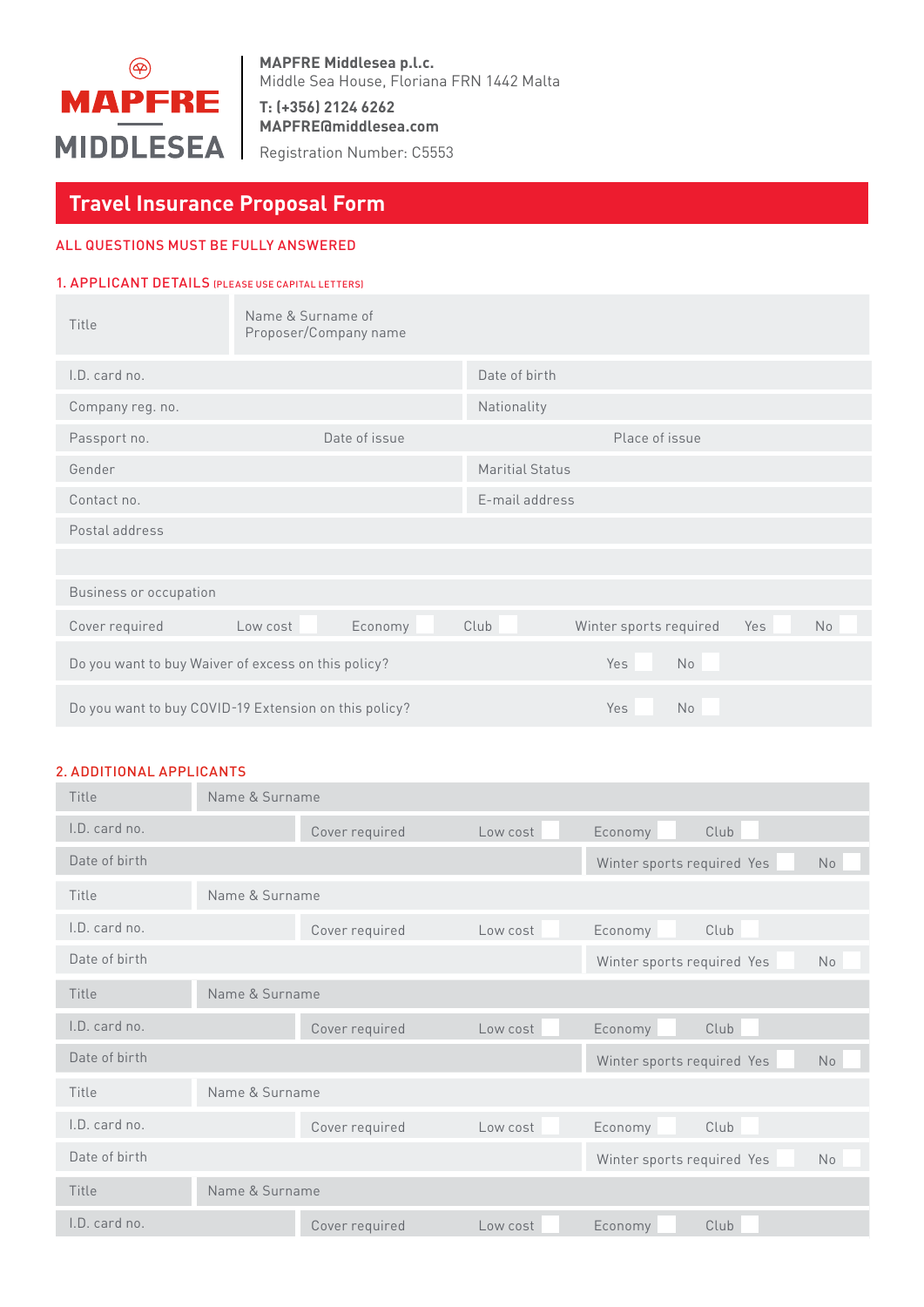| Title         | Name & Surname |                |          |                                              |  |  |
|---------------|----------------|----------------|----------|----------------------------------------------|--|--|
| I.D. card no. |                | Cover required | Low cost | Club<br>Economy                              |  |  |
| Date of birth |                |                |          | Winter sports required Yes<br>N <sub>o</sub> |  |  |
| Title         | Name & Surname |                |          |                                              |  |  |
| I.D. card no. |                | Cover required | Low cost | Club<br>Economy                              |  |  |
| Date of birth |                |                |          | Winter sports required Yes<br>N <sub>o</sub> |  |  |
| Title         | Name & Surname |                |          |                                              |  |  |
| I.D. card no. |                | Cover required | Low cost | Club<br>Economy                              |  |  |
| Date of birth |                |                |          | Winter sports required Yes<br>N <sub>o</sub> |  |  |
| Title         | Name & Surname |                |          |                                              |  |  |
| I.D. card no. |                | Cover required | Low cost | Club<br>Economy                              |  |  |
| Date of birth |                |                |          | Winter sports required Yes<br><b>No</b>      |  |  |

# **3. GENERAL QUESTIONS**

| Have any of the applicants suffered any injury or sustained any loss or<br>damage whilst travelling in the last 3 years?                                                                                                                                              | Yes<br><b>No</b> |  |  |  |  |  |
|-----------------------------------------------------------------------------------------------------------------------------------------------------------------------------------------------------------------------------------------------------------------------|------------------|--|--|--|--|--|
| If "YES", please give details                                                                                                                                                                                                                                         |                  |  |  |  |  |  |
|                                                                                                                                                                                                                                                                       |                  |  |  |  |  |  |
|                                                                                                                                                                                                                                                                       |                  |  |  |  |  |  |
|                                                                                                                                                                                                                                                                       |                  |  |  |  |  |  |
| Travel destination, please choose area:<br>Area 1: Europe including Russia west of the Ural Mountains, countries bordering the Mediterranean, the Azores,<br>Canary Islands, Madeira and Iceland.<br>Area 2: Worldwide excluding USA and Canada.<br>Area 3: Worldwide |                  |  |  |  |  |  |
| Duration of trip (maximum period of 180 days)                                                                                                                                                                                                                         |                  |  |  |  |  |  |
| From                                                                                                                                                                                                                                                                  | To               |  |  |  |  |  |
| Premium                                                                                                                                                                                                                                                               | Document Duty    |  |  |  |  |  |
| Fee                                                                                                                                                                                                                                                                   | Total            |  |  |  |  |  |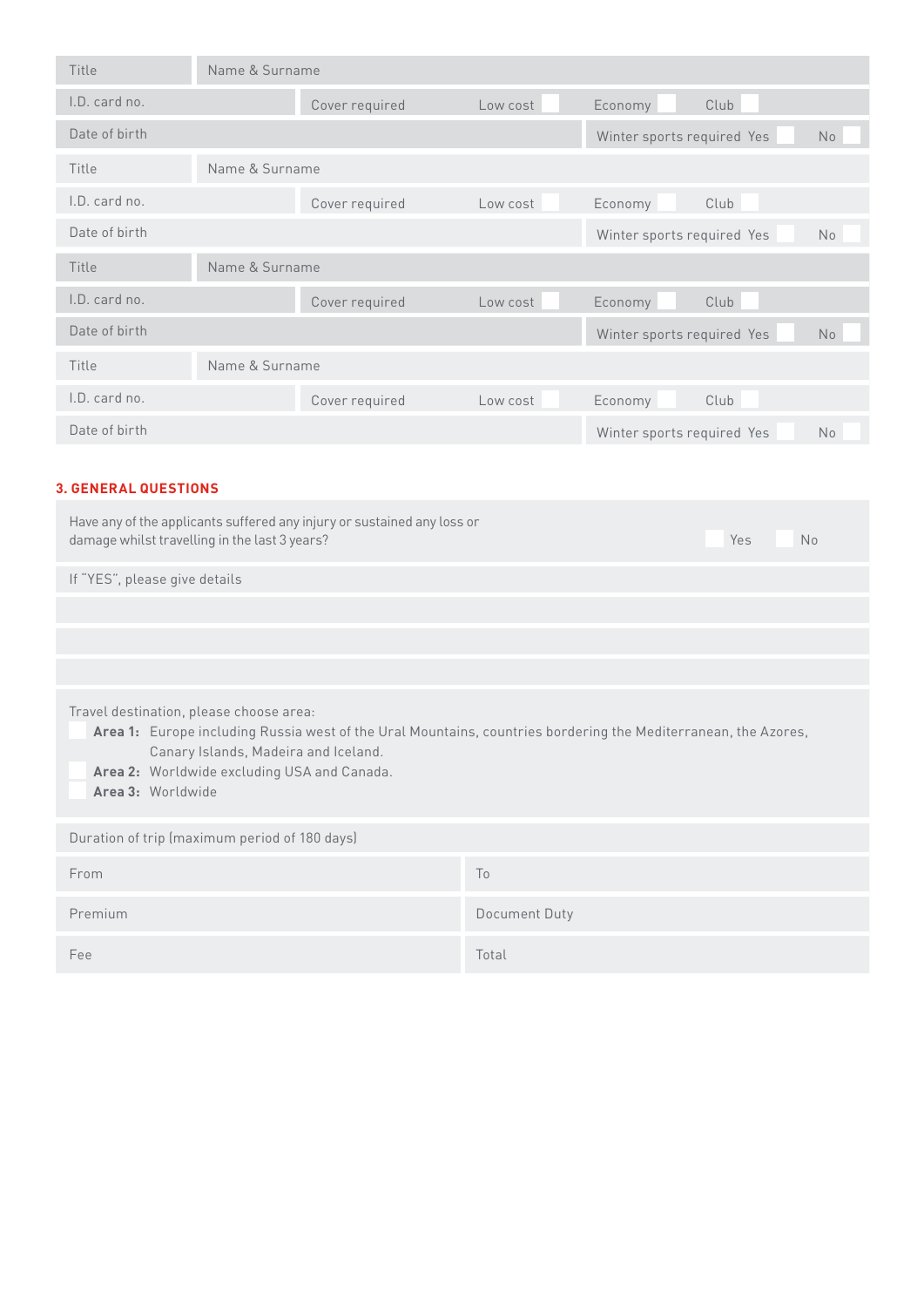# SECTIONS, LIMITS AND EXCESSES PER INSURED PERSON

| <b>Section</b> |                                                                       | <b>Low Cost</b><br><b>Euro</b> | <b>Economy</b><br><b>Euro</b> | Club<br>Euro     | <b>Excess</b><br><b>Euro</b> |
|----------------|-----------------------------------------------------------------------|--------------------------------|-------------------------------|------------------|------------------------------|
| 1A             | Cancellation Abandonment                                              | 1,200                          | 5,500                         | 7,500            | 50                           |
| 1B             | Trip Cancellation due to adverse weather                              | 1,200                          | 2,000                         | 3,000            | 50                           |
|                |                                                                       |                                |                               |                  |                              |
| 2A             | <b>Medical Expenses</b>                                               | 50,000                         | 250,000                       | 750,000          | 50                           |
| 2Ba            | <b>Hospital Benefit</b><br>€25 for every 24 hours up to a maximum of: | 500                            | 750                           | 1.000            | Nil                          |
| 2Bb            | <b>Treatment in Malta</b>                                             | 750                            | 1,000                         | 1,250            | Nil                          |
|                |                                                                       |                                |                               |                  |                              |
| 3A             | Delayed Departure<br>€50 for every 8 hours up to a maximum of:        | 250                            | 250                           | 500              | Nil                          |
| 3B             | Missed Departure                                                      | 250                            | 750                           | 1,500            | Nil                          |
| 3C             | Hijack<br>€125 for every 24 hours up to a maximum of:                 | 500                            | 500                           | 500              | Nil                          |
|                |                                                                       |                                |                               |                  |                              |
| 4A             | Personal Money                                                        | 1,000                          | 1,500                         | 2,500            | 50                           |
| 4B             | <b>Baggage</b>                                                        | 1,000                          | 2,500                         | 3,500            | 50                           |
|                | Limit per item                                                        | 500                            | 750                           | 1,000            |                              |
| 4C             | Delayed Luggage                                                       | 150                            | 350                           | 1,000            | Nil                          |
| 4D             | <b>Travel Documents</b>                                               | 125                            | 200                           | 250              | Nil                          |
| 4E             | <b>Rental Vehicle Policy Excess</b>                                   | 500                            | 750                           | 1,000            | Nil                          |
|                |                                                                       |                                |                               |                  |                              |
| 5              | Liability                                                             | 1,250,000                      | 1,250,000                     | 1,250,000        | 50                           |
|                |                                                                       |                                |                               |                  |                              |
| 6              | Personal Accident<br>If under 16 years old                            | 10,000<br>5,000                | 20,000<br>10,000              | 45,000<br>25,000 | Nil<br>Nil                   |

# BASIC PREMIUM RATES

|                         |               |             | <b>LOW COST</b> |             | <b>ECONOMY</b> |        | <b>CLUB</b> |             |             |             |
|-------------------------|---------------|-------------|-----------------|-------------|----------------|--------|-------------|-------------|-------------|-------------|
| <b>Duration of trip</b> |               | Area 1      | Area 2          | Area 3      | Area 1         | Area 2 | Area 3      | Area 1      | Area 2      | Area 3      |
|                         |               | <b>Euro</b> | <b>Euro</b>     | <b>Euro</b> | Euro           | Euro   | Euro        | <b>Euro</b> | <b>Euro</b> | <b>Euro</b> |
| Up to                   | 5 days        | 13.00       | 23.50           | 28.00       | 16.50          | 30.50  | 33.00       | 22.50       | 42.00       | 46.50       |
| From                    | 6 to 11 days  | 15.00       | 30.00           | 36.00       | 20.00          | 36.50  | 41.00       | 27.00       | 48.50       | 54.00       |
|                         | 12 to 18 days | 19.00       | 38.50           | 44.50       | 25.00          | 48.00  | 54.00       | 31.50       | 63.00       | 68.00       |
|                         | 19 to 24 days | 24.00       | 44.50           | 49.00       | 28.00          | 56.00  | 65.00       | 37.00       | 72.00       | 79.50       |
|                         | 25 to 31 days | 27.50       | 49.00           | 54.00       | 31.00          | 62.00  | 72.00       | 40.00       | 84.00       | 91.00       |
| <b>Each additional</b>  | 10 days       | 6.00        | 7.00            | 12.00       | 7.00           | 12.00  | 14.00       | 12.00       | 17.00       | 20.00       |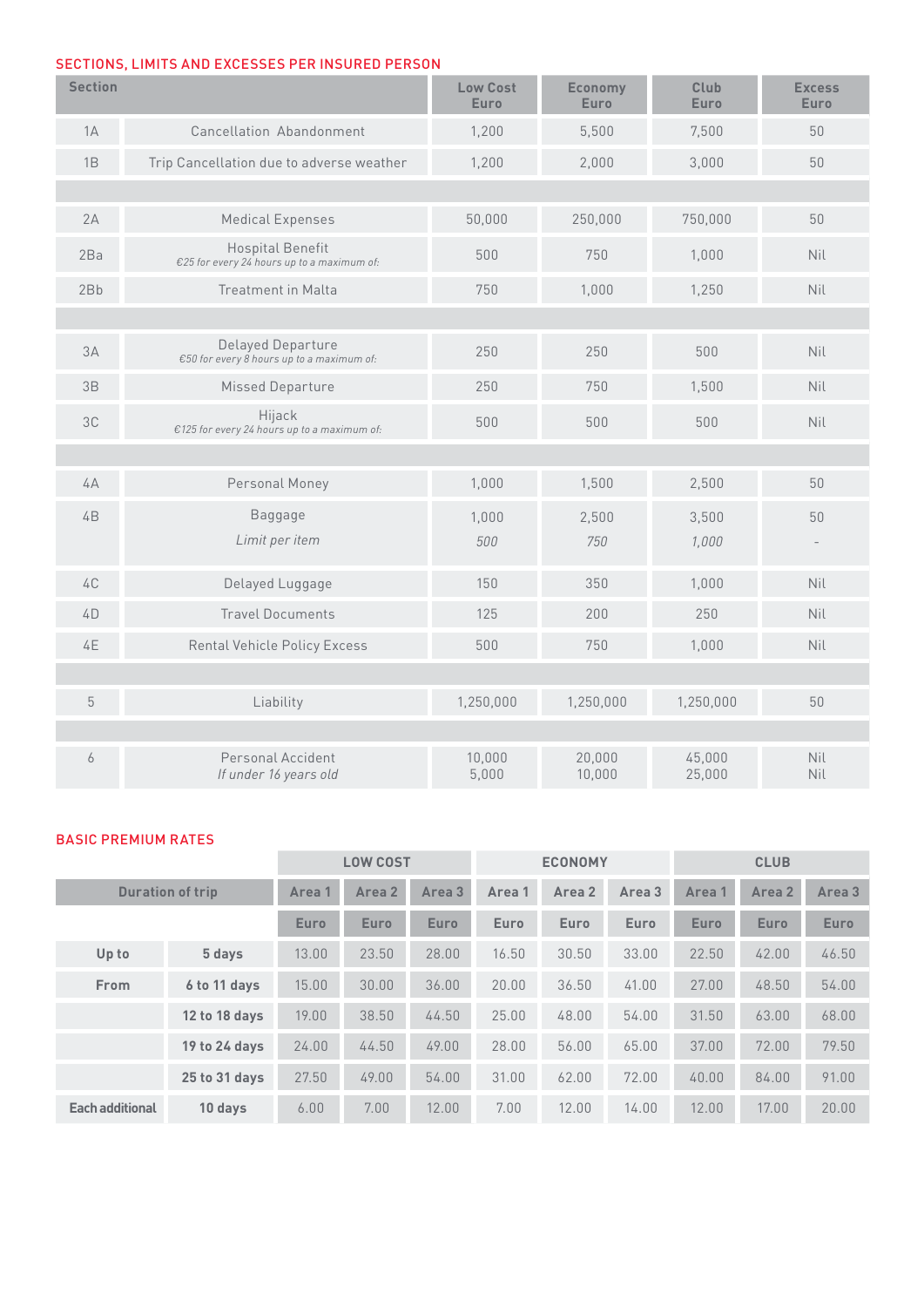- **NOTES** 1. The above are basic rates per person aged between 16 and 69.
	- 2. Persons aged between 70 and 80 at double the above basic rates.
	- 3. Children up to 2 years of age free of charge.
	- 4. Children aged between 3 and 15 50% of the above basic rates.
	- 5. Winter Sports cover at 2.5 times the above basic rates.
	- 6. Additional premium in respect of waiver of excess option is €5 per person and has to be purchased by all applicants on the policy
	- 7. Additional premium for COVID-19 extension (available only for insured persons aged up to 80 years):

| COVER       | Additional premium per person * see note below |
|-------------|------------------------------------------------|
| LOW COST    | $\epsilon$ 8.00                                |
| ECONOMY     | € 15.00                                        |
| <b>CLUB</b> | € 33.00                                        |

\* The additional premium per person for the COVID-19 extension has to be applied to each and every person insured on the policy, irrespective of their age.

#### IMPORTANT NOTE

**You should not sign this Proposal Form and its statements or declarations before you have read and understood them. If this document is being completed by someone else on your behalf please ensure that the details on it accurately reflect what you have said.**

#### APPLICABLE LAW

Unless both you and we agree otherwise this contract shall be subject to Maltese Law and to the exclusive jurisdiction of the Maltese courts.

#### **INSOLVENCY**

In the event that we become insolvent and unable to meet our obligations under this contract, limited compensation may be available to you under the Protection and Compensation Fund Regulations, 2003.

#### **COMPLAINTS**

We are committed to providing good quality services. We recognise that a client may not be satisfied with the service provided. To deal with this we have a complaints procedure. For the sake of clarification a complaint is broadly defined as being a written expression of dissatisfaction with services that we provide or actions we have taken that require a response.

#### HOW TO COMPLAIN

#### STEP 1 – CONTACTING THE COMPANY

The first step is to talk to a member of the Company's personnel or of the intermediary if the Policy was arranged through one. This can be done informally either directly or by telephone.

Usually the best person to talk to will be the person who dealt with the matter the Insured is concerned about as they will be in the best position to help the Insured promptly and to put things right. If they are not available or the Insured would prefer to approach someone else then address the matter to the manager or senior person responsible. The Company will seek to resolve the problem immediately. If the Company cannot do this then the Company will take a record of the concern and arrange the best way and time for getting back to the Insured. This will normally be within two working days.

#### STEP 2 – TAKING THE COMPLAINT FURTHER

If the Insured is still unhappy the next step is to put the complaint in writing, addressing it to the Complaints Officer, setting out the details, explaining what the Insured thinks went wrong and what the Insured feels would put things right. If the Insured is not happy about writing a letter, the Insured can always ask a member of the Company to take notes of the complaint which the Insured will be then asked to sign. The Insured will be provided with a copy for their own reference. This record will be passed promptly to the Complaints Officer to deal with.

Once the Complaints Officer receives a written complaint, s/he will arrange for it to be fully investigated. The complaint will be acknowledged in writing within five working days of receiving it and the letter will state when the Insured can expect a full response. This should normally be within fifteen working days unless the matter is very complicated such as where other organisations need to be contacted. Where this is the case the Company will still let the Insured know what action is being taken and will inform the Insured when the Company expects to provide a full response.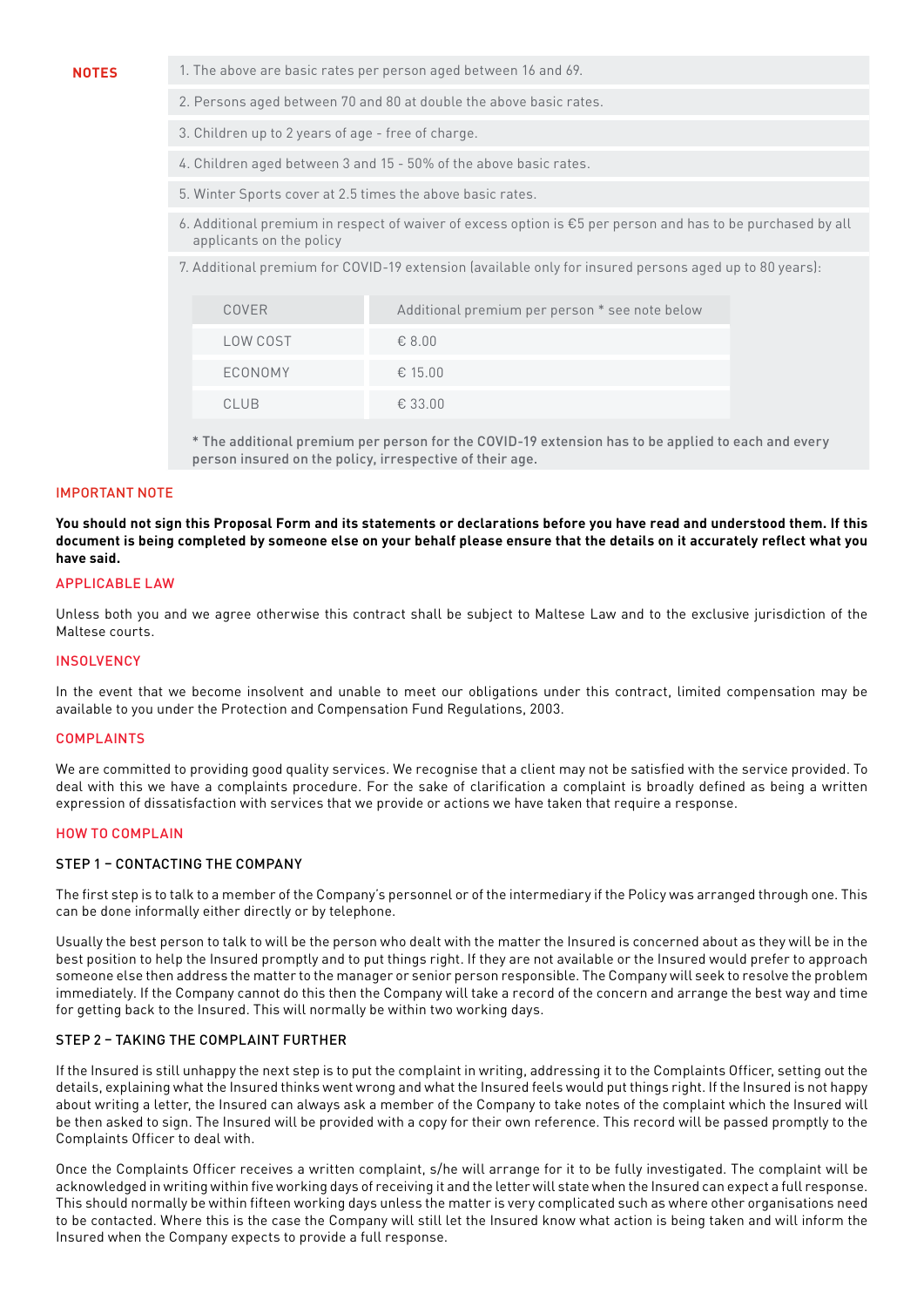### TAKING YOUR COMPLAINT ELSEWHERE

If you are still not satisfied with the Complaints Officer's response, you can always seek advice elsewhere. You may contact:

Office of the Arbiter for Financial Services First Floor St Calcedonius Square Floriana FRN1530 Malta Telephone: 8007 2366 or 21249245 E-mail: complaint.info@financialarbiter.org.mt Website: www.financialarbiter.org.mt

The Office of the Arbiter will expect that you have a final reply to your complaint from us before approaching them.

#### DATA PROTECTION PERSONAL PROCESSING CLAUSE

The Proposer is hereby informed and expressly consents, by signing this document, to the processing of the data voluntarily provided in this document, as well as of any data which might be provided to MAPFRE Middlesea Plc or "The Company" directly or through an Insurance Intermediary, and those obtained by recording telephone conversations or as a result of browsing through Internet webpages or by other means, for the enforcement of the agreement or regarding a quotation, application, or the contracting of any service or product, even after the end of the pre-contractual or contractual relation, including, if applicable, any communication or international data transfer which might be made for the purposes specified in the Additional Data Protection Information which is available from any MAPFRE Middlesea Plc Office or through https://www.mapfre.com.mt/privacy-policy/

The Proposer consents in turn to the recording of any telephone conversations with the Company regarding the insurance agreement.

MAPFRE Middlesea Plc may view the Proposer's data in files regarding the fulfilment and non-fulfilment of monetary obligations.

Should the data provided pertain to physical persons other than the Proposer, the latter guarantees that he/she has obtained and has their prior consent for the communication of their data and has informed them, prior to their inclusion in this document, of the purposes of the data processing, communications, and other terms established herein and in the Additional Data Protection Information.

The Proposer declares that he/she is older than eighteen (18) years of age. Likewise, should the data provided belong to minors, as the minor's parent(s) or quardian(s), he/she expressly authorises the processing of the said data, including; if applicable, data pertaining to health, for the management of the purposes specified in the Additional Data Protection Information which is available from any MAPFRE Middlesea Plc Office or through https://www.mapfre.com.mt/privacy-policy/

The Proposer guarantees the accuracy and truthfulness of the personal data, including sensitive personal data provided, undertaking to keep them duly updated and to notify MAPFRE Middlesea Plc of any changes in them.

#### Basic data protection information

| Controller:                    | MAPFRE Middlesea Plc                                                                                                                                           |
|--------------------------------|----------------------------------------------------------------------------------------------------------------------------------------------------------------|
| <b>Purposes:</b>               | Management of the insurance agreement, creation of profiles for suitable enforcement of the                                                                    |
|                                | insurance agreement, integral and centralised management of the relation with the MAPFRE                                                                       |
|                                | Group, and delivery of information and advertising on MAPFRE Group products and services.                                                                      |
| <b>Standing:</b>               | Execution of the project.                                                                                                                                      |
| Recipients:                    | Data may be communicated to third parties and/or data transfers may be made to third-party<br>countries in the terms stipulated in the Additional Information. |
| Rights:                        | You can exercise your rights of access, rectification, removal, limitation, objection, and                                                                     |
|                                | transferability, specified in the Additional Data Protection Information.                                                                                      |
| <b>Additional Information:</b> | You can view the Additional Data Protection Information which is available from any MAPFRE                                                                     |
|                                | Middlesea Plc Office or through https://www.mapfre.com.mt/privacy-policy/                                                                                      |

Check this box if you object to the processing and communication of your personal data by MAPFRE

Middlesea Plc for the delivery of information and advertising of the Company products and services, of the various MAPFRE Group companies, and of Third party companies with which any MAPFRE Group company has entered partnership agreements. If you do so, we will be unable to inform you of any discounts, gifts, promotions, and other benefits associated with the MAPFRE Group customer loyalty plans.

In any case, your consent to the treatment of your data for these purposes is revocable, and you may withdraw your consent or exercise any of the rights mentioned at any time as specified in the Additional Data Protection Information which is available from any MAPFRE Middlesea Plc Office or through https://www.mapfre.com.mt/privacy-policy/